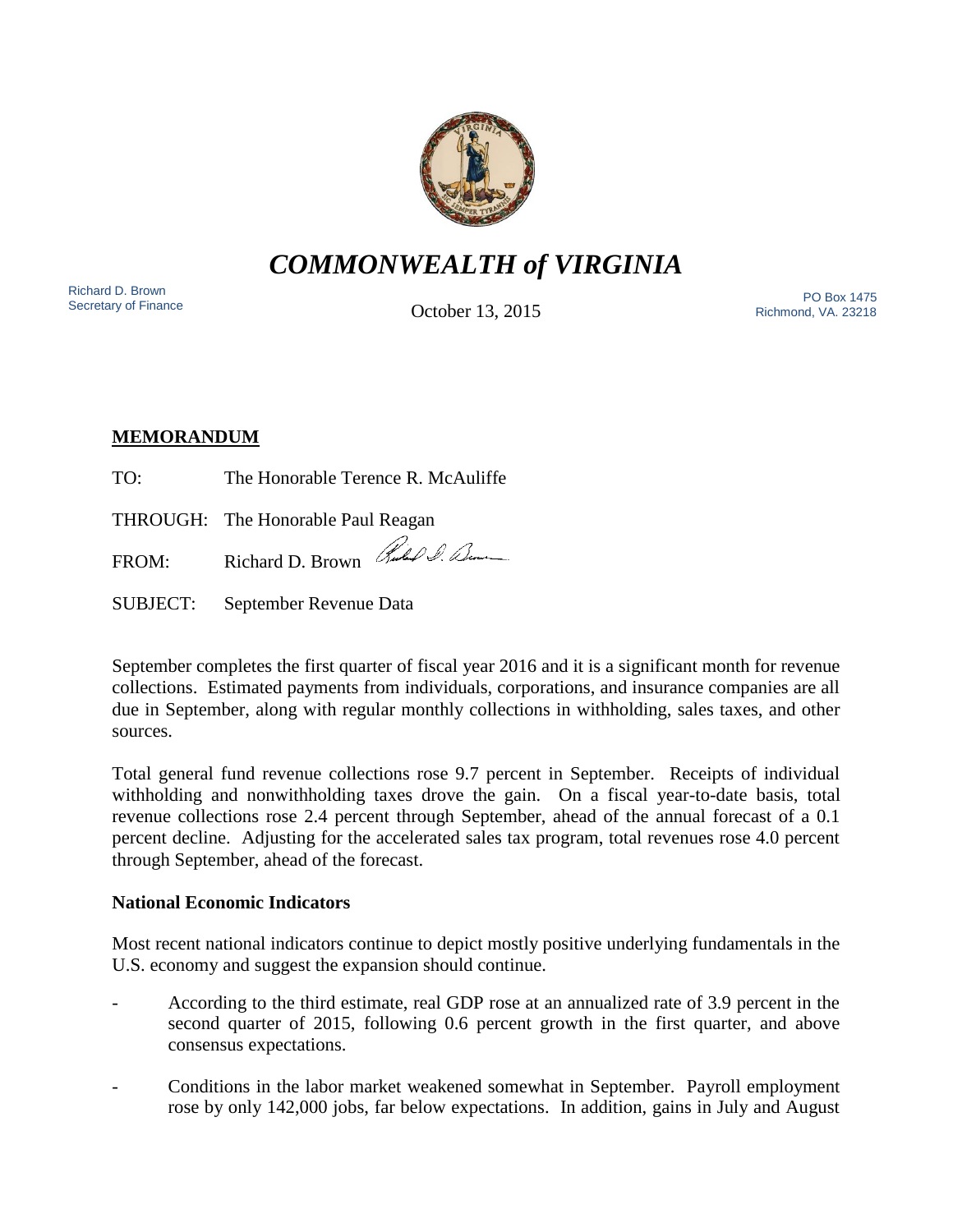were revised downward. In a separate report, the unemployment rate was unchanged at 5.1 percent as employment declined and more workers left the labor force.

- Initial claims for unemployment fell by 13,000 to 263,000 during the week ending October 3. The four-week moving average fell by 3,000 to 267,500. The level of claims is consistent with a healthy job market.
- With five of the ten components increasing, the Conference Board's index of leading indicators rose 0.1 percent in August following no growth in July. The rise in the index is consistent with accelerating economic growth.
- The Conference Board's index of consumer confidence rose by 1.7 points to 103.0 in September, driven by the present conditions component. For the first time since the recession, more consumers are optimistic about the job market than pessimistic.
- Activity in the manufacturing sector weakened in September, with the Institute of Supply Management index falling from 51.1 to 50.2. It has remained above the expansionary threshold of 50.0 for 33 consecutive months.
- Driven by falling oil prices, the CPI, fell 0.1 percent in August and stands 0.2 percent above August 2014. Core inflation (excluding food and energy prices) increased 0.1 percent in August and stands 1.8 percent above a year ago.
- The Federal Reserve announced at its September meeting that it will keep the federal funds target rate at 0.0 to 0.25 percent.

## **Virginia Economy**

In Virginia, payroll employment rose 0.9 percent in August from August of last year. Northern Virginia posted growth of 2.3 percent, Hampton Roads grew 0.7 percent, and Richmond-Petersburg fell 0.2 percent. The seasonally adjusted unemployment rate fell 0.3 percentage point to 4.5 percent in August, the lowest level since September 2008 when it was 4.3 percent.

The Virginia Leading Index rose 0.2 percent in August after rising 0.4 percent in July. The U.S. leading index, future employment, and initial claims improved in August, while auto registrations declined. The indexes for Northern Virginia, Hampton Roads, Charlottesville, Harrisonburg, Winchester, and Staunton advanced, while the indexes for Roanoke, Lynchburg, Blacksburg, and Bristol declined. The index for Richmond was little changed from July.

#### **September Revenue Collections**

Total general fund revenue collections rose 9.7 percent in September. Receipts of individual withholding and nonwithholding taxes drove the gain. On a fiscal year-to-date basis, total revenue collections rose 2.4 percent through September, ahead of the annual forecast of a 0.1 percent decline. Adjusting for the accelerated sales tax program, total revenues rose 4.0 percent through September, ahead of the forecast.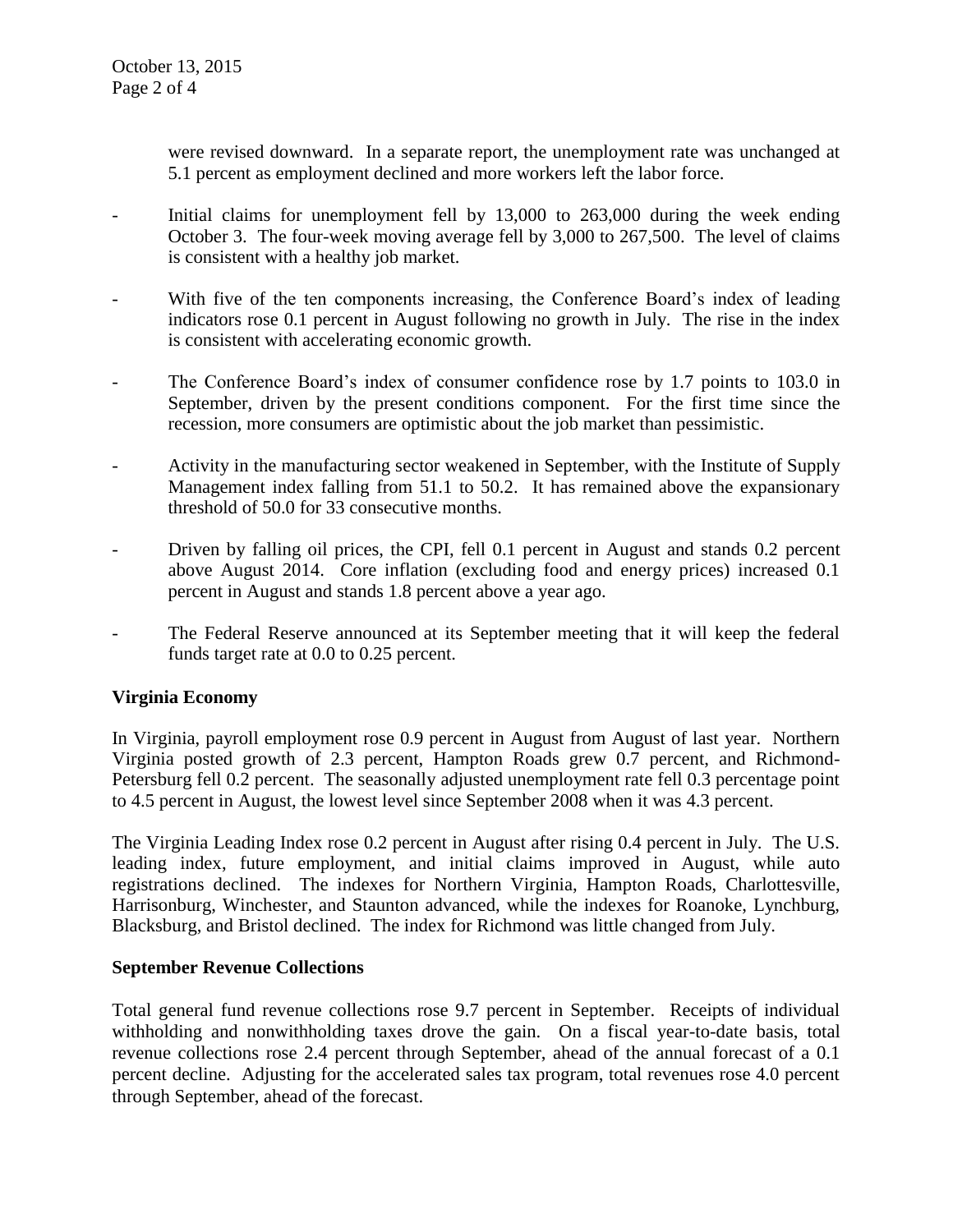October 13, 2015 Page 3 of 4

*Net Individual Income Tax (69% of general fund revenues)*: Through September, collections of net individual income tax rose 5.5 percent from the same period last year, ahead of the revised annual estimate of a 0.9 percent decline. Performance in each component of individual income tax is as follows:

*Individual Income Tax Withholding (64% of general fund revenues)*: With an additional Wednesday deposit day as compared with last September, collections of payroll withholding taxes rose 11.9 percent in September. Year-to-date, withholding collections are 4.4 percent ahead of the first quarter of last year, leading the revised annual estimate of 2.1 percent growth.

*Individual Income Tax Nonwithholding (16% of general fund revenues)*: September is a significant month for collections in this source, since the first estimated payment for fiscal year 2016 was due. Collections rose 23.8 percent in September from last year. Year-to-date, collections were \$472.0 million compared with \$427.7 million in the same period last year, rising by 10.3 percent and ahead of the annual estimate of an 8.4 percent decline.

*Individual Income Tax Refunds*: Through September, the Department of Taxation issued \$122.9 million in refunds compared with \$123.5 million last year, a 0.5 percent decline.

*Sales Tax (19% of general fund revenues)*: Collections of sales and use taxes, reflecting August sales, rose 3.7 percent in September. On a year-to-date basis, collections have fallen 5.1 percent, trailing the annual estimate of 2.7 percent growth. Adjusting for the accelerated sales tax program, sales tax collections have grown by 4.5 percent year-to-date, ahead of the forecast of 2.7 percent growth.

*Corporate Income Tax (5% of general fund revenues)*: As with nonwithholding, September is a significant month for collections in this source, as the first estimated payment for the fiscal year is due in September. Collections of corporate income taxes fell 15.2 percent from September of last year mainly due to a few large corporations submitting reduced estimated payments. Year-to-date collections have fallen 17.0 percent from the same period last year, trailing the annual estimate of a 1.3 percent decline.

*Wills, Suits, Deeds, Contracts (2% of general fund revenues)*: Collections of wills, suits, deeds, and contracts – mainly recordation tax collections – were \$29.5 million in September, compared with \$26.4 million in September of last year for growth of 11.7 percent. On a year-to-date basis, collections are up 9.7 percent, ahead of the annual forecast of an 8.1 percent decline.